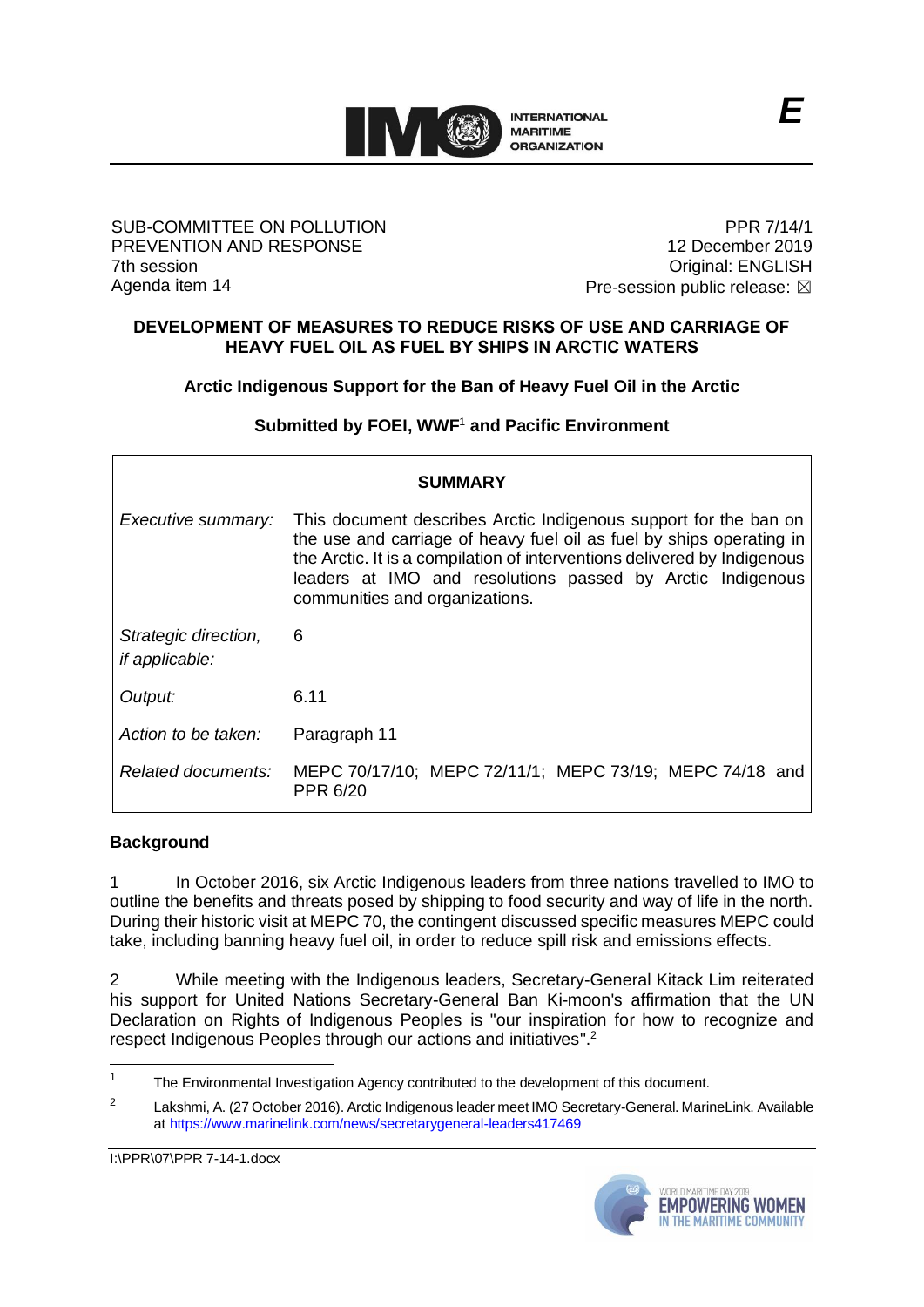3 Following that momentous gathering of Arctic Indigenous leaders at IMO, leaders have returned to participate in each MEPC since. This participation coincides with growing support throughout the Arctic region for the ban on the use and carriage of heavy fuel oil in the Arctic. This submission is a compilation of interventions delivered by Indigenous leaders and resolutions passed by Arctic Indigenous communities and organizations highlighting heavy fuel oil and its potential impacts to food security, culture, ways of life and other important concerns of Arctic Indigenous communities in a changing Arctic.

## **Arctic Indigenous leaders at IMO**

4 At MEPC 70, the Arctic Indigenous leaders present included Austin Ahmasuk (Kawerak Inc., Alaska, USA), Eduard Zdor (former director of the Chukotka Marine Mammal Hunters Association, Russian Far East), Hans Lennie (Inuvialuit Game Council, Northwest Territories, Canada), Nikolay Ettyne (Chukotka Marine Mammal Hunters Association, Chukotka, Russia), Tagak Curly (former member of the Legislative Assembly of Nunavut, Canada), and Verner Wilson (formerly with Bristol Bay Native Association, Alaska, USA, now with Friends of the Earth US). Both Mr. Ahmasuk and Mr. Lennie addressed MEPC:

- .1 Mr. Ahmasuk: "[Document MEPC 70/17/10] describes 14 food security concepts that have been widely discussed in the Arctic. They are issues that have taken very high-level of consideration by Arctic communities."3
- .2 Mr. Lennie: "The food that comes to our tables directly involve daily from the ocean… And I just want to make that very known…the vulnerability of the area." 4

5 At MEPC 71, Mr. Ahmasuk, Mr. Zdor and Mr. Wilson returned, in addition to Carole Simon (Inuit Circumpolar Council-Canada). The contingent again met with Secretary-General Kitack Lim. During plenary discussion of document MEPC 71/16/7 (FOEI, WWF and Pacific Environment) titled "Application of the Polar Code marine mammal avoidance provisions", Mr. Ahmasuk told MEPC:

In Alaska, we are not underestimating the risks and impacts to marine mammals. Marine mammals are very important to our lifestyle. They comprise a significant portion of our diet. I would like to have this body consider the paper represents a very important part of a movement in Alaska and the United States in incorporating Indigenous knowledge into decision-making. We believe that the melding and incorporation of Indigenous knowledge provides for the best available science and I welcome this body's consideration.<sup>5</sup>

6 At MEPC 72, Mr. Ahmasuk, Mr. Zdor and Mr. Wilson returned to IMO, participating on the side-event panel, "New Shipping Routes and Arctic Indigenous Communities: Solutions for Mitigation and Adaptation". Additionally, Sheila Watt-Cloutier (former chair of Inuit Circumpolar Council) presented on a panel titled "The Climate Crisis: A Message from the Arctic". In Ms. Watt-Cloutier's address, she spoke of the impact of climate change on Arctic Indigenous peoples and the need for immediate action from the global community:

<sup>&</sup>lt;sup>3</sup> See IMODOCS meeting audio, MEPC 70, 28 October 2016 morning session, agenda item 17, FOEI delegation.

<sup>4</sup> See IMODOCS meeting audio, MEPC 70, 28 October 2016 morning session, agenda item 17, WWF delegation.

<sup>&</sup>lt;sup>5</sup> See IMODOCS meeting audio, MEPC 71, 6 July 2017 morning session, agenda item 16, FOEI delegation.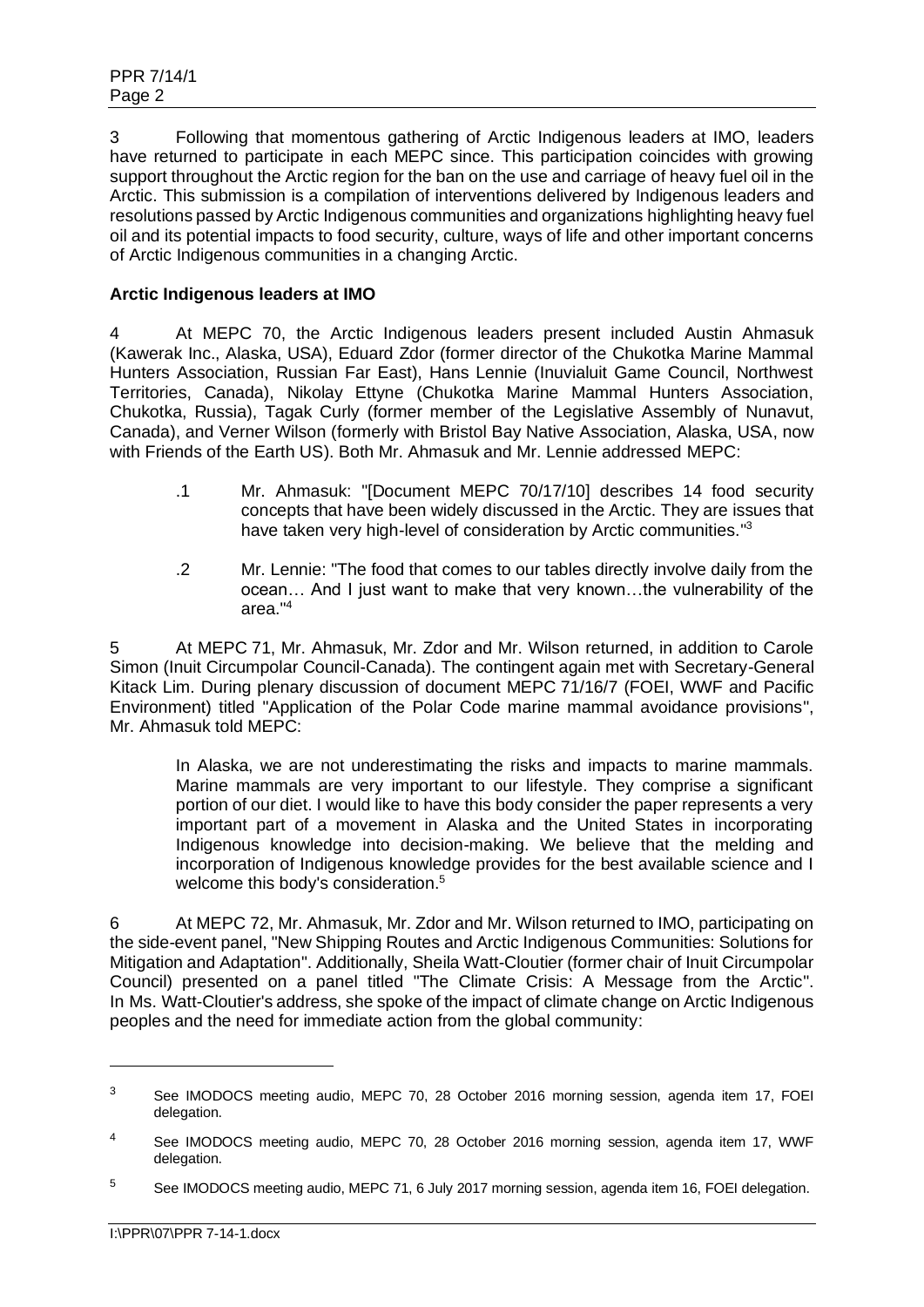- .1 "In the international arenas, where I have personally been involved, the language of economics and technology is always calling for more delays. We are constantly reminded how taking action on greenhouse gas emissions will negatively impact our economy. I understand this same lame excuse, which is a very outdated card to play at this stage with our climate crisis, I would say do not play this card when it comes to banning heavy fuel oil, which has potential to create extreme irreparable damage to our Arctic oceans…and I repeat the oceans are the life force and source of life for us as Inuit of the Arctic."
- .2 "You know what you need to do in this room. IMO and everyone involved, it's urgent. It's a human issue, a human rights issue, and the wisdom and solutions lie within us. Together we can do this."<sup>6</sup>

7 At MEPC 73, Delbert Pungowiyi (President of the Native Village of Savoonga, Alaska) and George Edwardson (Inupiat Community of the Arctic Slope, Alaska) joined Mr. Zdor and Mr. Wilson on a panel titled "Arctic Shipping: Reducing Risk and Protecting Indigenous Communities – The Heavy Fuel Oil Ban and Other Issues". Additionally, Mr. Wilson addressed the Committee during plenary discussion:

As an Indigenous person from Alaska the future of our Arctic communities and wildlife such as walrus, polar bears, whales, seals and salmon are under stress from increased shipping activities due to less ice pack from climate change. The threats are varied, but the use and carriage of heavy fuel oil by Arctic shipping is one that can be addressed quickly. We urge this and other Committees to progress quickly on this agenda item, and for the work to develop a ban on the use and carriage of HFO as fuel by Arctic shipping to start as soon as possible.<sup>7</sup>

8 At PPR 6, Lisa Koperqualuk (Vice-President, Inuit Circumpolar Council) joined Mr. Wilson on a panel titled "New Research and an Indigenous Perspective on a ban of HFO use and carriage as fuel in the Arctic". Additionally, Ms. Koperqualuk addressed the Sub-Committee during plenary discussion:

As Inuit, our Indigenous rights not only include language and cultural traditions or cultural artifacts, but also our harvesting rights on Arctic waters. As indeed it is very important for our hunters – contemporary modern hunters of today – providing nutritious food to their families. And there is the high cost of foods that must be brought from faraway places by ship to our remote communities. Therefore, food security is very important for those living in our communities. The risk of spills of heavy fuel oils present serious risk of damage to the environment, which we live in and depend on. It is absolutely necessary to ensure that there is capacity for clean-up of any spills that may occur, as well as having the infrastructures and the involvement of Inuit communities. The United Nations declaration on the Rights of Indigenous Peoples recognizes our cultural rights, economic right, our Indigenous knowledge, and self-determination. The PPR Sub-Committee must ensure that our communities are not negatively impacted culturally, socially or economically by engaging Inuit communities during the work of the plan to ban of use and carriage of HFO on Arctic waters.<sup>8</sup>

<sup>6</sup> A complete transcript of Ms. Watt-Cloutier's address is available at [https://www.pacificenvironment.org/a](https://www.pacificenvironment.org/a-message-from-the-arctic/)[message-from-the-arctic/](https://www.pacificenvironment.org/a-message-from-the-arctic/)

<sup>&</sup>lt;sup>7</sup> See IMODOCS meeting audio, MEPC 73, 25 October 2018 morning session, agenda item 9, FOEI delegation.

<sup>&</sup>lt;sup>8</sup> See IMODOCS meeting audio, PPR 6, 18 February 2019 afternoon session, agenda item 12, WWF delegation.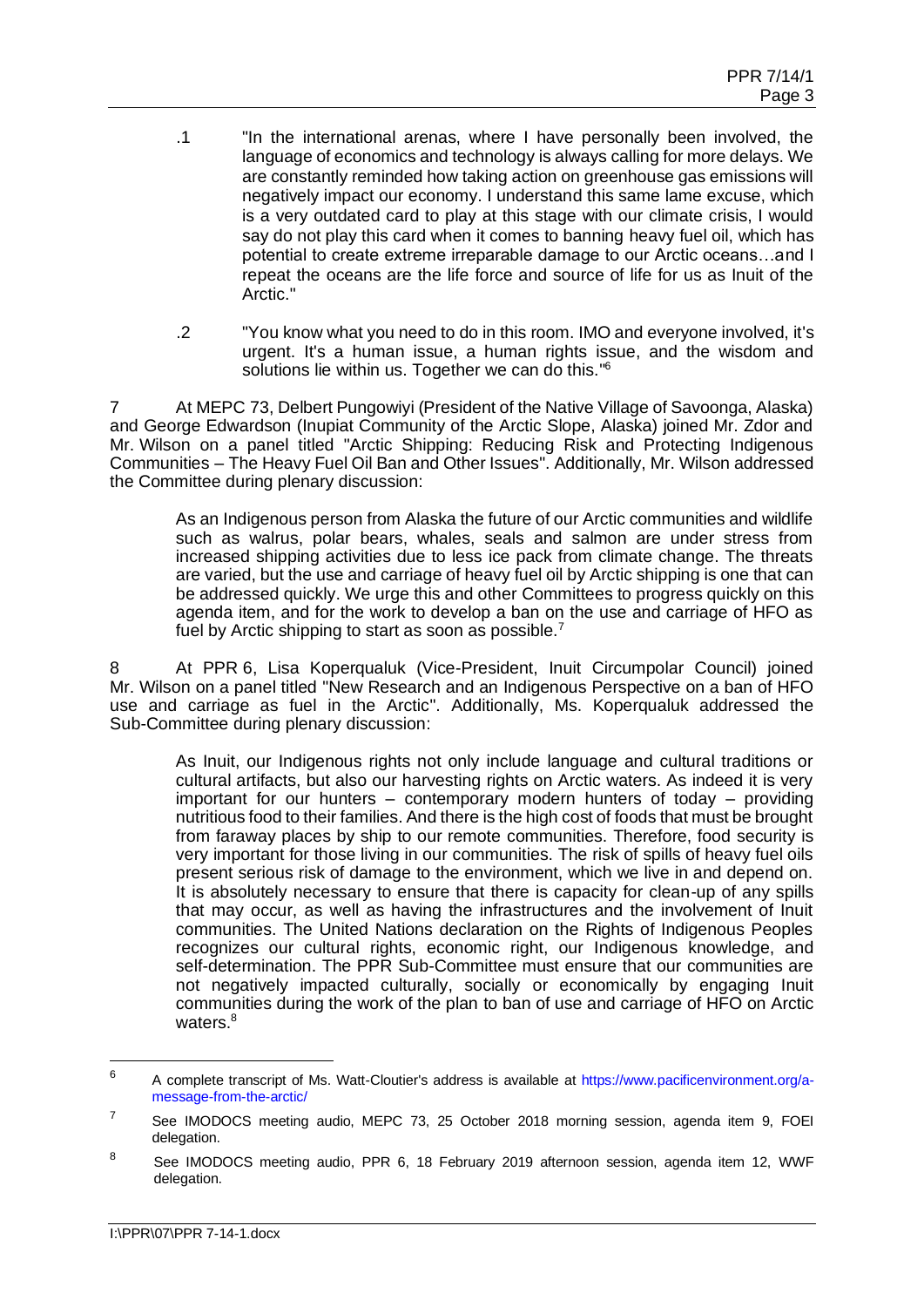9 At MEPC 74, Mellisa Heflin (executive director of Bering Sea Elders Group, Alaska) and Willie Goodwin (member of Inuit Circumpolar Council Food Security Committee) presented during an off-site evening reception, in which they called for IMO delegations to listen to Indigenous communities and support black carbon emission reductions and the HFO ban. Additionally, Ms. Heflin addressed the Committee during plenary discussion:

Black carbon is a short-lived climate pollutant that stays in the atmosphere only days to weeks. But during that time it does a tremendous amount of damage, contributing as much as 25% of Arctic warming when it settles onto ice and snow increasing the heat they absorb, affecting my communities, my people, and others who live in the Arctic. However, because black carbon leaves the atmosphere so quickly, it provides a significant opportunity. And it is that opportunity that we are discussing now. If this body wants to urgently act to reduce the effects of climate change and the impacts to those who rely on ice as an Indigenous way of life, then rapidly lowering the emission of black carbon by the shipping industry will provide the best route to near-term reductions in warming, particularly in the Arctic. The only way to accomplish this is by immediately switching to distillate or alternative fuels for ships that use or can use residual fuels. Subsequent action, such as the addition of diesel particulate filters can reduce emissions of black carbon and its warming effects even more. We urge the Committee to take the simple step of switching to lighter or alternative fuels to achieve immediate reduction in black carbon emissions.<sup>9</sup>

### **Community and Organization resolutions**

10 In July 2016, after the nearby grounding of a ship with 14 million gallons of petroleum products aboard, the Native Village of Mekoryuk, Alaska requested then-US President Barack Obama to consider a ban on HFO.<sup>10</sup> The following December, President Obama announced a joint strategy to phase out HFO in the Arctic with Canada Prime Minister Justin Trudeau.<sup>11</sup> In the years since, several more Indigenous communities and organizations have called for a ban on HFO in the Arctic and/or expressed support for Indigenous representation at IMO due to the threat of oil spills from vessels traveling in the region:

- .1 In March 2017, Curyung Tribal Council in Dillingham, Alaska, passed a resolution supporting formal Indigenous participation at IMO, citing risk of oil spills as a primary reason.<sup>12</sup>
- .2 In March 2017, Bristol Bay Native Association, a consortium of 31 tribes in Southwest Alaska, passed a resolution supporting formal Indigenous participation at IMO, citing risk of oil spills and threats associated with heavy fuel oil as a primary reason. $13$

<sup>9</sup> See IMODOCS meeting audio, MEPC 74, 16 May 2019 afternoon session, agenda item 5, Pacific Environment delegation.

<sup>10</sup> Native Village of Mekoryuk (8 July 2016). Letter to Ambassador Brzezinski. Available at [https://www.dropbox.com/s/kaoa5ns8bh8ifqv/Mekoryuk\\_HFO-letter-to-Amb.-Brzezinski.pdf?dl=0](https://www.dropbox.com/s/kaoa5ns8bh8ifqv/Mekoryuk_HFO-letter-to-Amb.-Brzezinski.pdf?dl=0)

<sup>11</sup> Office of the Press Secretary (20 December 2016). United States-Canada joint Arctic leaders' statement. The White House. Available at [https://obamawhitehouse.archives.gov/the-press-office/2016/12/20/united](https://obamawhitehouse.archives.gov/the-press-office/2016/12/20/united-states-canada-joint-arctic-leaders-statement)[states-canada-joint-arctic-leaders-statement](https://obamawhitehouse.archives.gov/the-press-office/2016/12/20/united-states-canada-joint-arctic-leaders-statement)

<sup>&</sup>lt;sup>12</sup> Curyung Tribal Council (8 March 2017). A Resolution Supporting Formal Indigenous Participation and Representation at the International Maritime Organization. Available a[t https://foe.org/resources/?s=&fs-tax](https://foe.org/resources/?s=&fs-tax-project-type%5B%5D=arcticindigenousvoices)[project-type%5B%5D=arcticindigenousvoices](https://foe.org/resources/?s=&fs-tax-project-type%5B%5D=arcticindigenousvoices)

<sup>&</sup>lt;sup>13</sup> Bristol Bay Native Association (23 March 2017). A Resolution Supporting Formal Indigenous Participation and Representation at the International Maritime Organization. Available a[t https://foe.org/resources/?s=&fs](https://foe.org/resources/?s=&fs-tax-project-type%5B%5D=arcticindigenousvoices)[tax-project-type%5B%5D=arcticindigenousvoices](https://foe.org/resources/?s=&fs-tax-project-type%5B%5D=arcticindigenousvoices)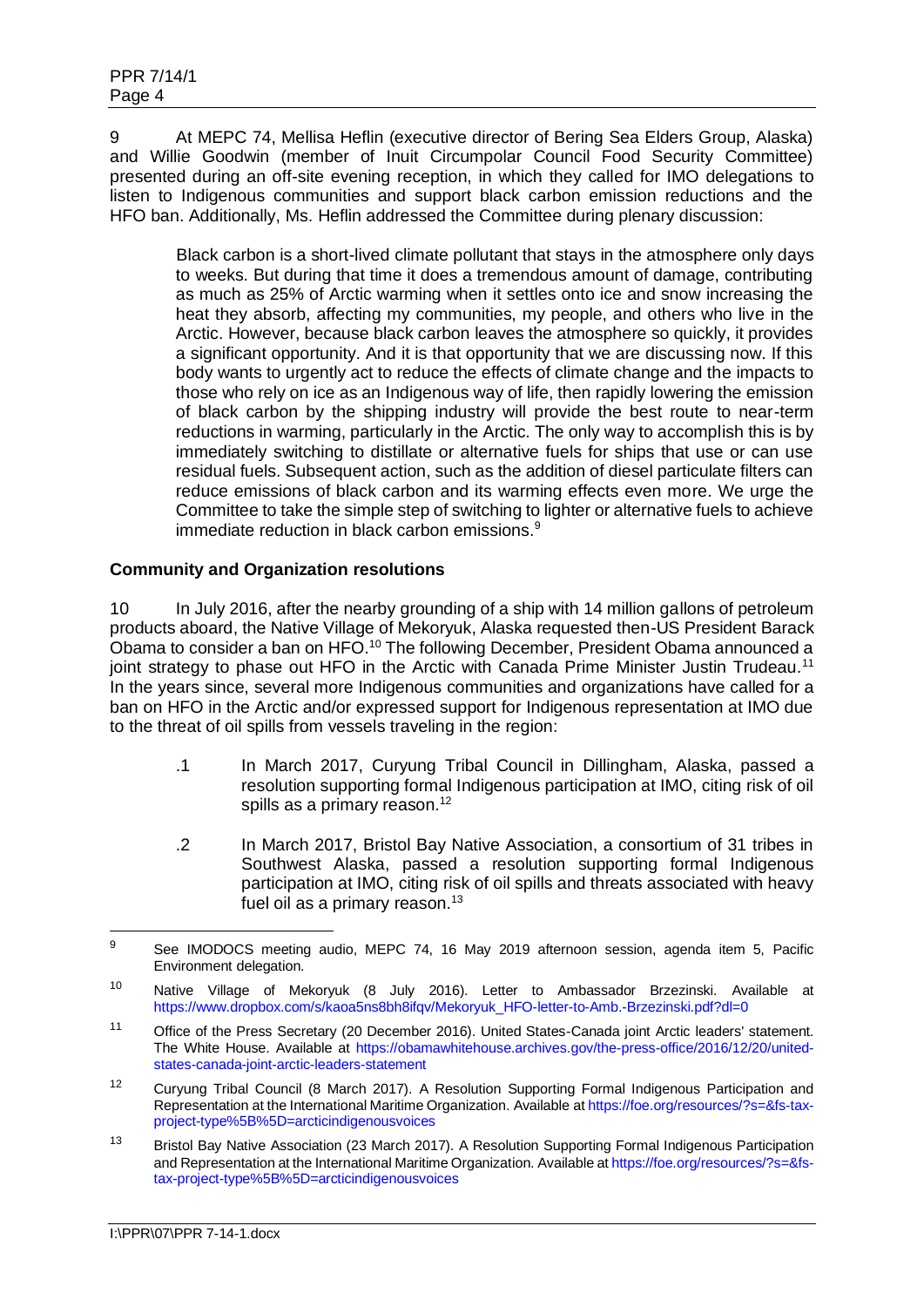- .3 In April 2017, Kawerak, Inc., the regional non-profit corporation for the Bering Straits region, passed a resolution supporting formal Indigenous participation at IMO, citing risk of oil spills as a primary reason.<sup>14</sup>
- .4 In July 2018, the Inuit Circumpolar Council, representing Inuit in Alaska, Canada, Greenland and Russia, declared support for participation at IMO and calls for a phase out of HFO to minimize impacts.<sup>15</sup>
- .5 In September 2018, Bristol Bay Native Association passed a resolution supporting the phase out of HFO in Arctic shipping. They submitted the resolution to the Alaska Federation of Natives for consideration at their annual convention.<sup>16</sup>
- .6 In October 2018, the Alaska Federation of Natives passed the resolution submitted by Bristol Bay Native Association supporting the phase out of HFO in Arctic shipping.<sup>17</sup>
- .7 In October 2018, Nunavut Tunngavik Inc. (NTI), which coordinates and manages Inuit responsibilities set out in the Nunavut Agreement in Canada and ensures that the Canadian federal and territorial governments fulfill their obligations, passed a resolution calling on Canada to ban the use, carriage, and transportation of HFO in Arctic waters. NTI board members include representatives from the Kitikmeot Inuit Association, Kivalliq Inuit Association and Qikiqtani Inuit Association.<sup>18</sup>
- .8 In October 2018, the Native Village of Savoonga, Alaska passed a resolution supporting formal Indigenous participation at IMO, citing issues related to HFO and potential accidental oil spills as one of the primary reasons.<sup>19</sup>

<sup>14</sup> Kawerak Incorporated (June 2017). A Resolution Supporting Formal Indigenous Participation and Representation at the International Maritime Organization. Available at [https://www.dropbox.com/s/t7qmcngexbygz2b/Kawerak\\_IMO-Resolution.pdf?dl=0](https://www.dropbox.com/s/t7qmcngexbygz2b/Kawerak_IMO-Resolution.pdf?dl=0)

<sup>15</sup> Inuit Circumpolar Council Canada (29 October 2018). Press Release. Available at [https://www.inuitcircumpolar.com/press-releases/inuit-support-ban-of-heavy-fuel-oil-hfo-proposed-at](https://www.inuitcircumpolar.com/press-releases/inuit-support-ban-of-heavy-fuel-oil-hfo-proposed-at-international-maritime-organizations-marine-environment-protection-committee-meeting-in-london-uk/)[international-maritime-organizations-marine-environment-protection-committee-meeting-in-london-uk/](https://www.inuitcircumpolar.com/press-releases/inuit-support-ban-of-heavy-fuel-oil-hfo-proposed-at-international-maritime-organizations-marine-environment-protection-committee-meeting-in-london-uk/)

<sup>&</sup>lt;sup>16</sup> Bristol Bay Native Association (28 September 2018). A Resolution Supporting the Phase Out of Heavy Fuel Oil in Arctic Shipping. Available at [https://www.dropbox.com/s/g3gy12qm7qn1s41/BBNA\\_HFO-](https://www.dropbox.com/s/g3gy12qm7qn1s41/BBNA_HFO-Resolution.pdf?dl=0)[Resolution.pdf?dl=0](https://www.dropbox.com/s/g3gy12qm7qn1s41/BBNA_HFO-Resolution.pdf?dl=0)

<sup>&</sup>lt;sup>17</sup> Alaska Federation of Natives. 2019 AFN Resolutions. Available at <https://www.nativefederation.org/2019/10/2019-afn-resolutions/>

<sup>&</sup>lt;sup>18</sup> Nunavut Tunngavik Incorporated (14 October 2018). RSA 18-10-14 Ban on Heavy Fuel Oil. Available at [https://www.dropbox.com/s/qnrjuwirepeqwx0/NTI\\_HFO-Resolution.pdf?dl=0](https://www.dropbox.com/s/qnrjuwirepeqwx0/NTI_HFO-Resolution.pdf?dl=0)

<sup>&</sup>lt;sup>19</sup> Native Village of Savoonga (July 2018). A Resolution Supporting Formal Indigenous Representation at the International **Maritime Companization.** Available at the Maritime of Available at [https://www.dropbox.com/s/cj1weaz69xzkyvt/Savoonga\\_IMO-Resolution.pdf?dl=0](https://www.dropbox.com/s/cj1weaz69xzkyvt/Savoonga_IMO-Resolution.pdf?dl=0)